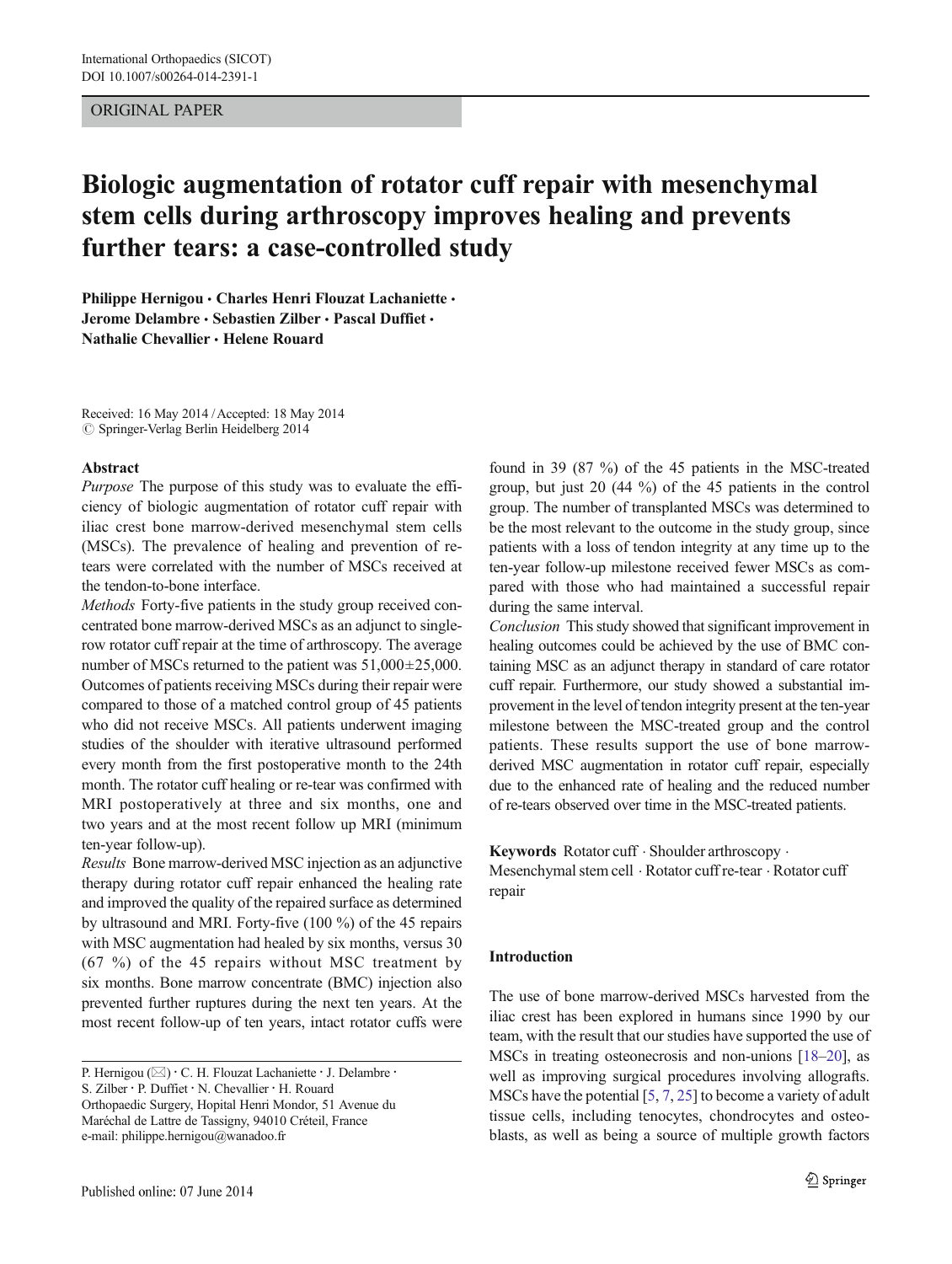to establish an environment conducive to soft and hard tissue regeneration. Therefore, we also have used MSCs as an adjunct to rotator cuff repair in order to improve iterative rotator cuff repair of re-tears, to improve open surgery repair of large tears and to improve repairs performed during arthroscopy.

Rotator cuff repair is a frequent surgical procedure, performed mainly today with arthroscopy. In the literature, the reported frequency of re-tears [\[2](#page-7-0)–[4](#page-7-0), [13](#page-7-0), [14](#page-7-0), [22\]](#page-7-0) after surgery exceeds 25 %, resulting in a persistent defect noted on postoperative MRI. Some patients have asymptomatic re-tears, but remain improved despite this re-tear. However, most such patients have persistent pain, dissatisfaction, and limited function after a re-tear and will require an iterative surgery. Management of symptomatic re-ruptures is a challenge to surgeons, because revision surgery is technically more demanding. Quality of the soft tissue is poorer, and results usually are less successful during subsequent repair procedures. The introduction of anchors [\[16\]](#page-7-0) has facilitated tendon reintegration near the bone, while the use of synthetic non-absorbable sutures has significantly increased its resistance. With the advent of arthroscopy, these procedures became increasingly popular and widespread in the orthopaedic community, but none of these advances seems to have brought significant improvement to the quality of postoperative results in patients with recurrent rotator cuff injuries, e.g. the overall rate of re-rupture over the first postoperative year ranges from 15 % to 45 % depending on grade of lesion. As a consequence, even if rerupture does not require surgical intervention, because the healing of recurrent tears is not always predictable, there is significant interest in improving the effectiveness of rotator cuff re-repair. Consequently, the goal of this study was to determine if the use of bone marrow-derived MSCs injected into the fixation site of rotator cuff ruptures during arthroscopy results in improved outcomes, including faster healing and higher quality tendon integrity over time.

We evaluated the following: (1) the biologic effect of bone marrow MSCs on healing (time and surface) of the rotator cuff as compared with the results of case-matched control patients who had the same technical surgical repair without MSCs augmentation; and (2) the prevention of re-tears in the same two groups. Our purpose was to test the hypothesis that a biologic augmentation of rotator cuff repair with MSCs during arthroscopy with a single-row repair would produce an improvement in healing at the tendon-to-bone interface as determined by diagnostic ultrasound and MRI.

## Material and methods

#### Study design

protocol and adjunct therapy using autologous MSCs during a period of five years between 2000 and 2005. Patients were enrolled in this study when a rotator cuff tear was diagnosed on clinical examination by ultrasonography and magnetic resonance imaging (MRI). Inclusion criteria included the following: (1) a full thickness tear of the suprasupinatus tendon measuring [1](#page-2-0).5 ( $\pm$ 0.5) to 2.5 ( $\pm$ 0.5) cm in diameter (Figs. 1 and [2](#page-2-0)) without extension to an adjacent tendon and (2) a tear pattern that was amenable to repair without open surgery; we included patients with arthroscopic subacromial decompression and acromioclavicular joint resection. The exclusion criteria included the following: (1) tear size more than 3 cm (or less than 4.5 cm²) or when the tear appeared irreparable at surgery by arthroscopy technique; (2) extension of the tear to either the subscapularis tendon and the infrasupinatus tendon; (3) degenerative arthritis of the glenohumeral joint; and (4) patients in whom we performed either a biceps tenotomy or tenodesis. In addition, patients presenting with prior operations on the shoulder were excluded.

For the control group, patients were matched for the following: (1) tear size and tendon rupture location; (2) dominant shoulder; and (3) gender and age among patients who had the same technique of repair but without MSCs before 2000. In the control group, there were 45 patients (28 men and 25 women) and the mean age was 61 years (range, 49–71 years). The dominant shoulder was affected in 26 patients. Based on the patients selected for the two groups, there were no significant differences in age, gender, affected shoulder, size or location of tear, when the two groups were compared. The average follow-up between the two groups was different, but the comparison between the two groups was done at the same time from the repair out to a follow-up of ten years.

Surgical technique, procedures, and post-operative management

In the study group associated with MSCs biologic augmentation, bone marrow aspiration was performed after installation of the patient in a beach-chair position and before arthroscopy. A volume of 150 mL of marrow (that was concentrated later) was aspirated from the anterior iliac crest. Marrow was aspirated in small fractions (four mL) as previously described, to reduce the degree of dilution by peripheral blood. Several perforations (between three and five) were made through the same skin opening. Each perforation into the anterior iliac crest was spaced at approximately 2 cm apart to avoid dilution from aspiration in the previous channel. All aspirates (approximately 150 mL) were pooled in plastic bags containing an anticoagulant solution (citric acid, sodium citrate, dextrose). The bone marrow aspirate was concentrated in the Cellular and Molecular Therapy Laboratory. The buffy coat containing MSCs and other progenitor cells was returned to the operative room after 30 minutes.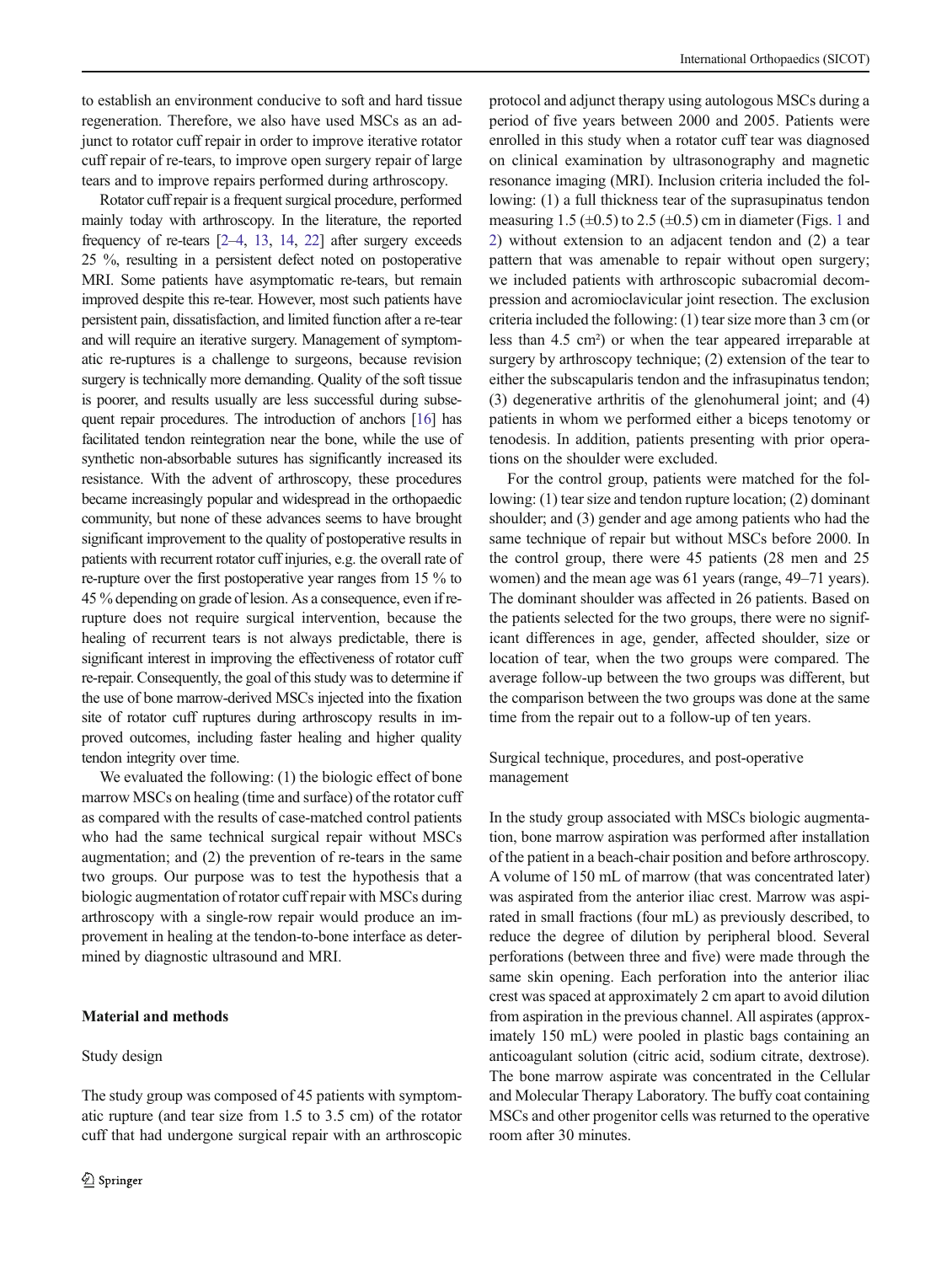<span id="page-2-0"></span>

Fig. 1 *H* represents the size of the tear in the coronal plane parallel to the tendon; only tears with  $H<sub>3</sub>$  cm were included. L represents the larger of the tear on the foot print. In this example where  $H=2.5$  cm and  $L=3$  cm, the surface of the tear is  $H^*L/2=3.75$  cm<sup>2</sup>

#### Repair of the tear

All patients underwent a pre-operative interscalene block (ropivicaine 0.5 %) performed by an anesthesiologist to assist with postoperative pain control. After the induction of general anaesthesia, we placed the patient in the beach-chair position and prepared and draped the patient so that the shoulder was available as per protocol, including access to the patient's ipsilateral anterior iliac crest. A standard arthroscopic pump was used, and fluid pressure was maintained at 60 mm Hg. Standard posterior and anterior portals were established to perform a thorough intra-articular diagnostic examination and locate any lesions of the biceps tendon and other associated lesions. After intra-articular examination, the arthroscope was placed in the subacromial space through the posterior portal, and a lateral working portal was established

Fig. 2 The footprint of the greater tuberosity was abraded and sufficient bone removed to expose cancellous bone .The surface of healing was considered to be the surface of the footprint where the cancellous bone was removed; schematically it corresponds to the larger L of the tear multiplied by 10 mm  $(d)$ which is usually the distance where the cancellous bone can be removed, The surface of healing is in this example 3 cm\*1 cm= 3 cm²

approximately 3 cm lateral to the anterolateral corner of the acromion. Subacromial bursal tissue was removed with the aid of an electrocautery ablation device to obtain a clear view of the rotator cuff and undersurface of the acromion. Acromioplasty and coracoacromial ligament release were routinely performed before the cuff repair in every case. An accessory posterolateral viewing portal was established approximately 1 to 2 cm anterior and lateral to the posterolateral corner of the acromion. The configuration and mobility of the torn cuff were assessed. The torn tendon was then grasped and mobilized to ensure adequate excursion to prevent undue tension on the repair and to determine the appropriate repair site. If the tendon was retracted and mobility of the tendon was insufficient, release of the coracohumeral ligament and detachment of the tendon from the bursal and articular sides were performed. The footprint of the greater tuberosity was abraded (Fig. 2) with a power shaver and sufficient bone removed to expose cancellous bone (1–2 mm depth of bone removal). No attempt was made to create a bone trough. Single-row repair was used in this period, with suture anchors placed on the lateral edge of the greater tuberosity. Sutures from these anchors were passed sequentially through the supraspinatus tendon in a simple fashion from anterior to posterior using a suture passing instrument. These sutures then were tied sequentially using arthroscopic sliding square knots.

# Biological augmentation with MSCs and evaluation of the number of MSCs received by patients

The buffy coat containing MSCs and other progenitor cells was returned to the operating room from the Cellular and Molecular Therapy Laboratory after 30 minutes. Injection of MSCs was performed at the end of rotator cuff tendon

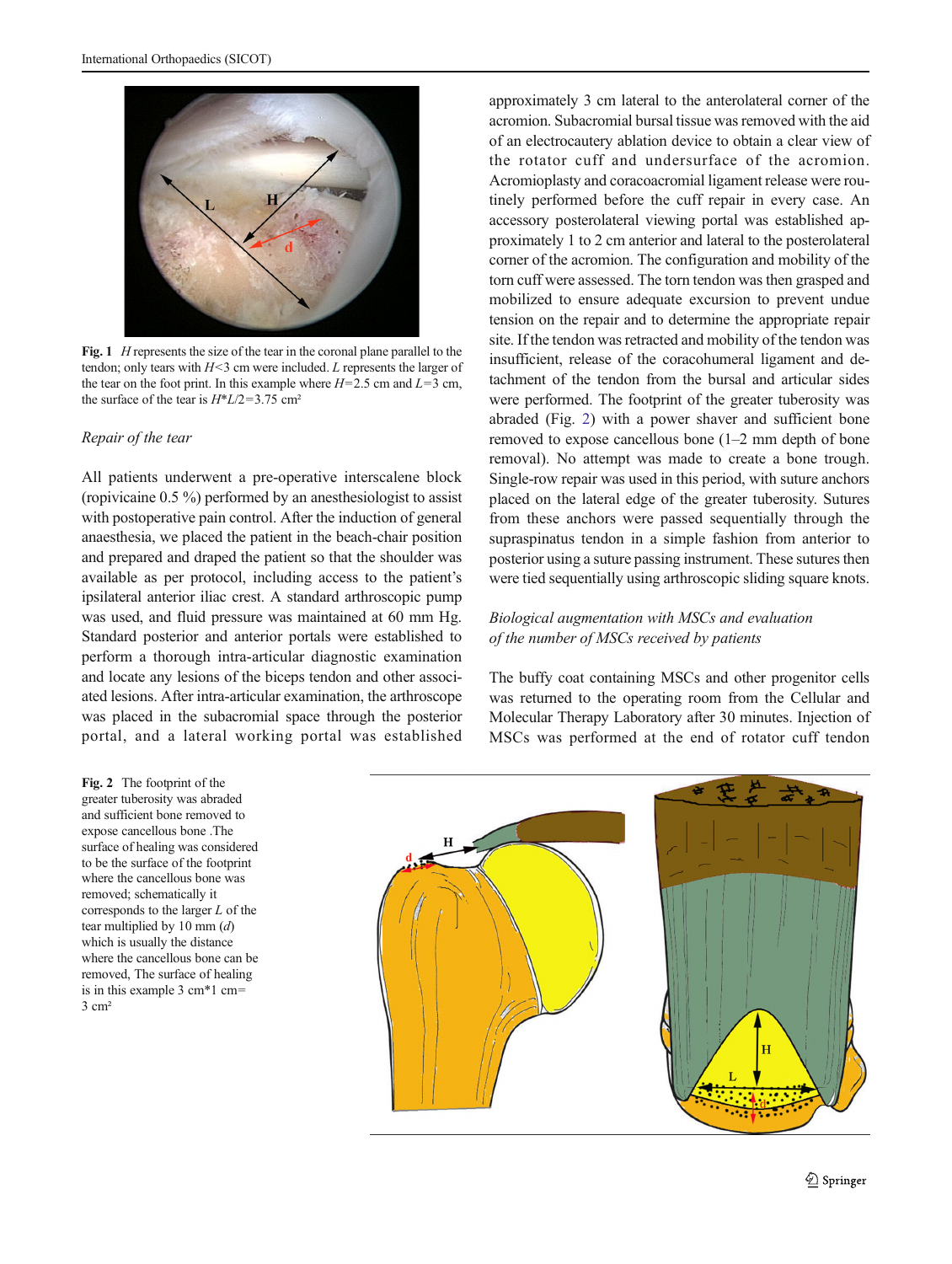fixation. MSCs were injected in the tendon at the junction between the bone and tendon (4 mL), and in the bone at the site of the footprint (8 mL). Each patient in the MSC-treated group received a total of 12 mL of bone marrow concentrate.

The concentration of MSCs (the number of connectivetissue progenitor cells per 1.0 cc of aspirate) and the prevalence of MSCs (the number of MSCs per million nucleated cells) were estimated by counting the number of colony forming unit fibroblasts (CFU-Fs). The CFU-F assay was performed by plating two million cells from the bone marrow aspirate into 25 cm² tissue culture flasks. Following ten days under standard growth conditions as previously described, the number of colonies containing at least 50 cells was evaluated. The concentration of connective-tissue progenitor cells was calculated for each sample as the product of the nucleated cell count and the prevalence of connective-tissue progenitor cells. The dilution of nucleated cells coming from the bone marrow by cells in the peripheral blood was calculated as previously described.

The average number of MSCs per mL (mean and standard error) of concentrated cells returned to the 45 patients was 4,300+1,800 per mL of BMC. The average total number of MSCs returned to the patient was  $51,000\pm25,000$  cells in 12 mL of injected BMC.

#### Postoperative management

The two groups underwent the same program of rehabilitation. In the first week after surgery, an arm sling was used and gentle passive forward flexion started for all patients. Active range-of-motion exercise was initiated at six weeks. Active resistance muscle strengthening exercise started at the eighth week. Patients were allowed to perform light daily activities from two to three months postoperatively, whereas heavy manual work and sports activity were allowed only after six months.

## Outcome measurement

All patients underwent imaging studies of the shoulder with anteroposterior and scapular lateral views pre- and postoperatively. A rotator cuff re-tear was confirmed by MRI or CT scan with arthrography. All patients underwent imaging studies of the shoulder with iterative ultrasound performed every month from the first postoperative month to the 24th month. Rotator cuff healing or re-tear was assessed with MRI postoperatively at three and six months, one and two years and at the most recent follow-up MRI (minimum ten-year follow-up).

#### Ultrasound criteria of rupture

The echographic surface of healing was checked every month for the following criteria: presence of intrasubstance, partialthickness (bursal or articular surface), or full-thickness

marginated hypoechoic defects; presence and location of focal thinning of the repair; presence of bursal or joint fluid; and location of the suture anchors. A compression test was performed by increasing pressure of the ultrasound probe over any apparent cuff defect. Ultrasound criteria for healed repair included visualization of a tendon with normal thickness, convexity, and length. A thinned cuff or one with a subtle concave contour was considered to be intact in the absence of a focal defect. A finding of a full-thickness rotator cuff tear was recorded when the rotator cuff could not be visualized because of complete avulsion and retraction under the acromion, when there was a focal defect in the rotator cuff or when the torn cuff had retracted a variable degree from the surgical repair site . A positive compression test with displacement of underlying fluid and loss of the normal convex contour of the peribursal fat also indicated a re-tear. Increasing hypoechoic lesion or gap, which is more clearly demarcated on sequential ultrasound exam, also indicated re-tear. When a tear on ultrasound was suspected, an MRI was performed to confirm the diagnosis.

#### Evaluation of healing surface on ultrasound

The surface of healing was considered to be the surface of the footprint where the cancellous bone was removed; schemati-cally it corresponds (Fig. [2\)](#page-2-0) to the larger  $(L)$  of the tear multiplied by 10 mm  $(d)$  which is usually the distance where the cancellous bone can be removed. The tear size was evaluated both on the preoperative MRI and during the arthroscopy. The larger was graded as 5, 10, 15, 20, 25 and 30 mm. So the surface of healing was graded from 0.5 cm² to 3 cm².

A subjective scoring system was employed to assess healing of the footprint area as follows: absent (grade 0), sparse (grade 1), moderate (grade 2), prominent (grade 3), or total (grade 4), so that a maximum healing score of 4 was possible on a scale from 0 to 4.

## The MRI studies

MR imaging was performed with a 2.5-T closed-system magnetic resonance scanner and included the use of a dedicated shoulder coil. The pulse sequences included fast spin echo axial, coronal, and sagittal T1-weighted images with fat saturation, as well as coronal T2-weighted images with fat saturation. Cuff integrity was diagnosed as intact in the presence of complete footprint coverage by tendon. Oblique-coronal and oblique-sagittal fluid-sensitive sequences were evaluated for the presence and largest size in millimetres of fullthickness RCT. Measurement was made following the contour of the humeral head. In those tears involving subscapularis and supraspinatus tendons, measurement was made across the interval region. We chose to concentrate on previously published criteria of full thickness re-rupture, thus obviating intratendinous cleavages and partial re-ruptures.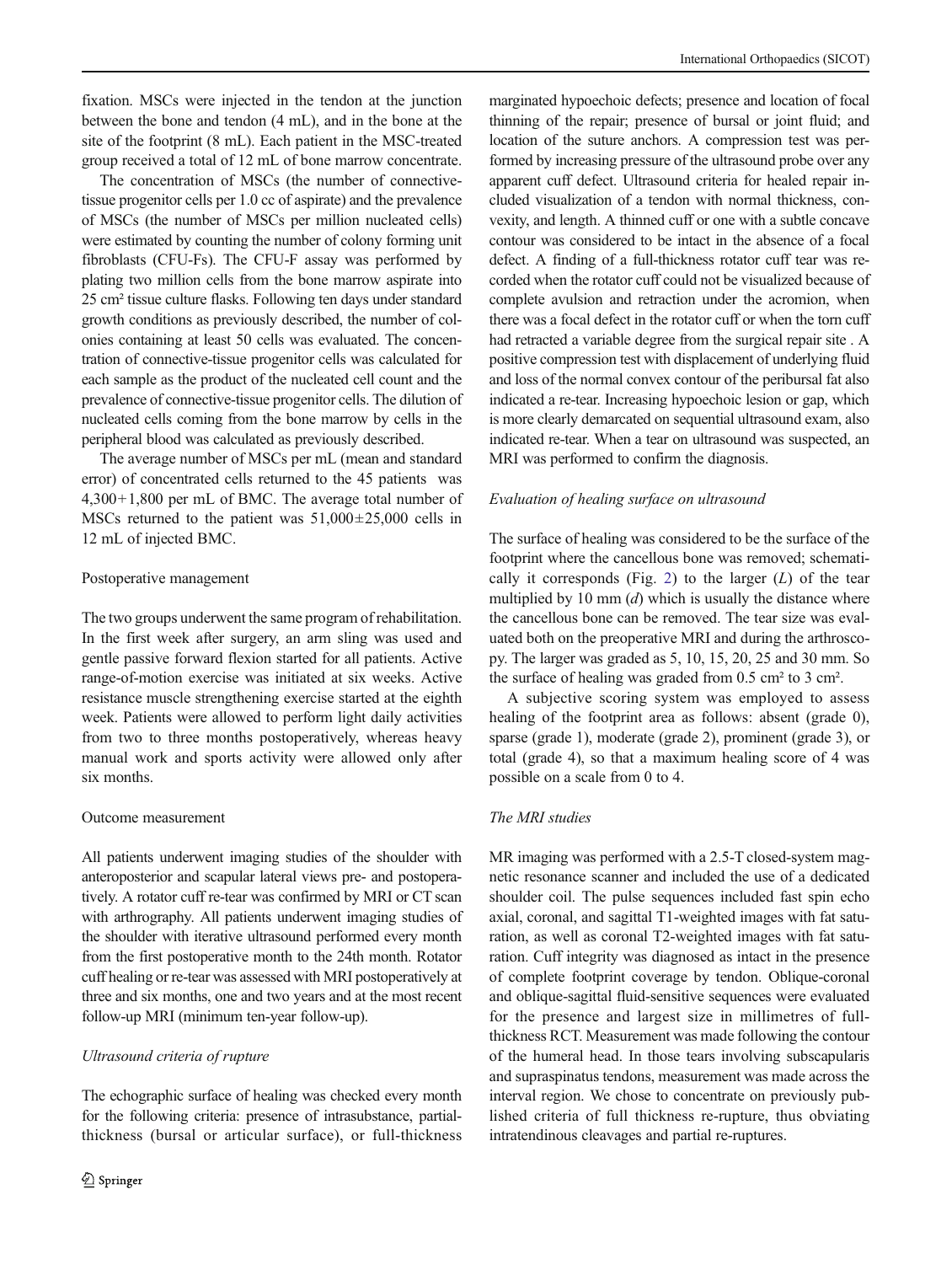#### Statistical analysis

Sample size estimation (power analysis) was conducted before data collection based on a review of the literature and a large series of prior single-row arthroscopic rotator cuff repairs conducted at our institution. We concluded that 45 patients should be enrolled into each group to detect a large (15–20 %) difference in supraspinatus healing rates between groups as determined by diagnostic ultrasound, with one-tailed type-I (alpha) error set at 0.05 and type-II (beta) error set at 0.2 (80 % power). A chi-square test was used to compare the final tendon healing rates between patients receiving MSCs or not. The paired t-test was used to compare the differences between control and MSCs groups. The independent t-test, 2 test, and one-way analysis-of-variance test were used to compare the differences between the two groups in terms of clinical outcomes and imaging findings. The significance was set at  $P<0.05$ .

#### **Results**

Healing failures and re-tears

#### Demographic data

Ninety patients were enrolled in the study with 45 in the MSCtreatment study group and 45 in the control group. Among these 90 repairs, 31 (34 %) shoulders had non-healing or retear diagnosed on ultrasound, which subsequently was confirmed by MRI. We did not find a significant difference in preoperative cuff tear size between the tendons that healed and those that showed deficient healing or a frank re-tear according to MRI criteria. The average cuff tear size (and standard deviation) as estimated by the surgeon at the time of screening or during surgery was  $2.3 \pm 0.5$  cm (range,  $1-4$  cm) in the group with healing versus  $2.2 \pm 0.5$  in those without healing  $(p=0.24)$ . The majority of patients had grade 0 or grade 1 fatty infiltration [[17\]](#page-7-0), and the two grades were equally distributed. There was no significant pre-operative difference in fatty infiltration between the healed and unhealed groups.

Bone marrow concentrate (BMC) injection as an adjunct therapy during the rotator cuff repair resulted in a statistically significant  $(p<0.05)$  decrease in the number of ruptures diagnosed on ultrasound and confirmed by MRI. At the ten-year follow-up milestone, intact rotator cuffs were found in 39 (87 %) of the 45 patients in the MSC-treatment group, but just in 20 (44 %) of the 45 patients in the control group. Patients in the control group were approximately four times more likely to have experienced a poor outcome, including deficient or no healing or frank re-rupture when compared with the MSCtreatment group at the ten-year follow-up. Furthermore, failures in the MSC-treatment group had poor or no healing or re-tear in only one tendon (suprasupinatus), while in the control group,

there were six cases of rotator cuff re-tear in which both the supraspinatus and the infraspinatus were involved, and four cases in which three tendons (the supraspinatus, the infraspinatus, and the subscapularis) were involved. Since even patients with a re-tear had a MRI at ten years, it was possible to perform a longitudinal assessment of fatty infiltration in all 90 patients.Patients with a re-tear had follow-up MRI at ten years, allowing a longitudinal assessment of fatty infiltration from preoperative out to ten years. For those patients without a re-tear, 40 of the 59 patients had no change in grade (34 in the MSCtreatment group and six in the control group), while 19 had an increase of one grade. The remaining 31 patients with failed healing or a re-tear all had an increase of either one grade (19 patients) or two grades (12 patients).

Cell analysis in the MSC-treatment group demonstrated that the number of MSCs was relevant to the outcome. Since the volume of the graft was fixed (approximately 12 mL), the concentration and total number of transplanted cells were analysed together. The average number of MSCs returned to the 45 patients in the study group who received concentrated bone marrow-derived MSCs as an adjunct to single-row rotator cuff repair at the time of arthroscopy was  $51,000\pm25,000$ . For the 39 patients with healing at the most recent follow-up in the MSC-treatment group, the bone marrow-derived graft contained a mean of 4200+1900 progenitors per cubic centimeter and the mean total number of progenitors injected on the shoulder site was 54000+23000. For the six patients whose treatment failed (no healing or re-tear) there were significantly  $(p \le 0.01)$  fewer MSCs per cubic centimeter in the graft (mean of  $1500+1200$  versus  $4200+1900$ ) and a significant decrease  $(p<0.01)$  in the mean total number of progenitor cells as compared with the other patients whose treatment was successful (14000+ 9000 versus 54000+23000).

Biologic effect of augmentation with MSCs on healing (time and surface) and prevention of repeated tears

With the numbers studied, the size of rupture at time of surgery, age at time of surgery, and time between diagnosis and repair were not predictive factors of deficient healing or re-tear in patients who had received MSCs. However, these variables were predictive in the control group patients who did not received MSCs. The best predictor of rotator cuff integrity in the control group was pre-operative tear size (correlation coefficient,  $r=0.33$ ,  $p<0.01$ ). Patients with small ( $\leq 2$  cm<sup>2</sup>) rotator cuff tears were least likely to re-tear (re-tear rate, 10 %). As the tear-size increased, the re-tear rate increased in a linear fashion, i.e.  $\leq$  1.5 cm<sup>2</sup> (10 %), 3 cm<sup>2</sup> (16 %), 4.5 cm<sup>2</sup> (33 %).

The efficiency of MSC augmentation of the standard of care rotator cuff repair was analysed for the healing time, the quality of the healing surface on the footprint, and the absence of retear. Of all of the variables explored with multivariate analysis, the number of transplanted cells was determined to be the most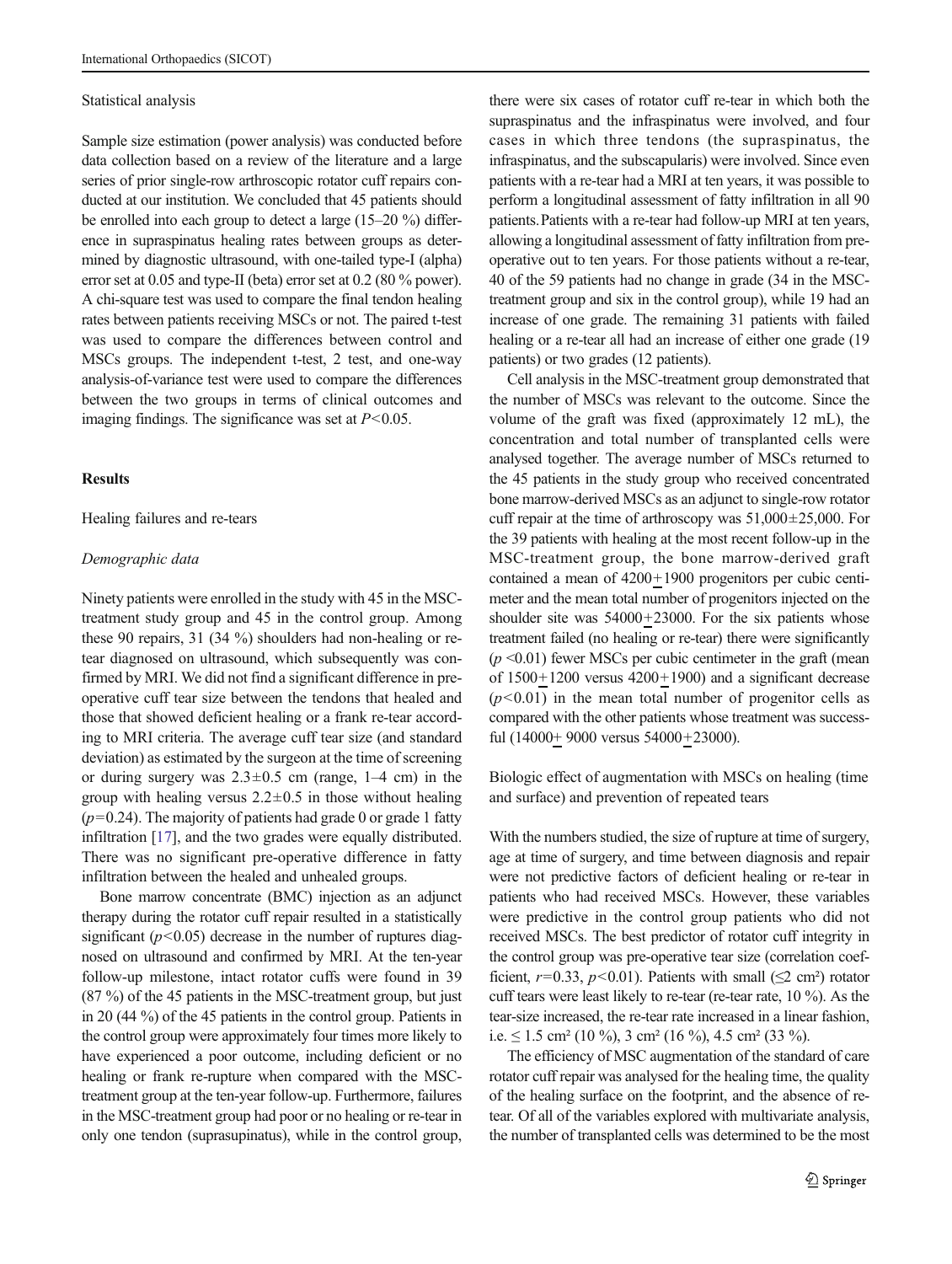relevant to the outcome. We considered that the healing process could require a significant passage of time, as previously reported, so that a failure of the initial repair that occurred in the first six months was considered as non-healing, but that a subsequent rupture of the repaired tendon or of other tendons after the sixth month was considered as a repeated tear, not a retear due to a deficient healing process.

#### Healing time during the first six months

Bone marrow-derived MSC injection improved the rate of healing. Failures in the MSC-treatment group did not occur during the first six months. During the same six-month period the control group experienced eight failures between two and three months and the remaining seven occurred between three and six months, resulting in a mean time to failure of 3.4 months. Thus, there was a dramatically higher risk of non-healing during the six-month period after surgery in the control group. Non-healing over the first three months in the control group accounted for 47 % (7/15) of all of the failed repairs that occurred during the first six months in this study. It demonstrates that natural rotator cuff healing may be abnormally prolonged in some patients, which suggests that there is an opportunity to enhance and improve healing in these patients by using MSC augmentation, since no failed repairs were observed in the MSC-treatment group during the first six months.

For patients who received MSCs of the footprint there was a negative correlation between the time to obtain total healing of a same surface and the concentration of MSCs in the graft (Rs=  $-0.4$ ;  $p=0.04$ ). Size of the tear also had a significant relation  $(p=0.03)$  with time to healing, i.e. patients in the MSC-treatment group with tears larger than 2 cm needed a longer time to reach total healing (average six months) compared to the patients with tears smaller than 2 cm (average three months). Regardless of the size of the tear, patients in the control group took two months longer to reach total healing when matched for tear size compared to the patients in the MSC-treatment group.

#### Surface of healing

For patients who received MSCs, there was a positive correlation between the surface of healing at three months and the number and concentration of MSCs in the graft (correlation coefficient 0.4 and 0.6, significant at 0.03 and 0.02 levels, respectively). From a schematic point of view, patients who received more than 30,000 MSCs had healed 2 cm² or more over the footprint at three months, while those who received fewer than 30,000 MSCs needed at least four months or more to achieve the same degree of surface healing. For control group patients, none had achieved healing of 2 cm² at three months, but required on average six months for surface healing to reach 2 cm².

#### Repeated tears between the sixth month and the tenth year

Ten failures in the control group were identified between the second and the ninth years involving the suprasupinatus and other tendons. Repeated tears in six cases involved both the supraspinatus and the infraspinatus, and in four cases three tendons (the supraspinatus, the infraspinatus, and the subscapularis). Six repeated tears of the suprasupinatus were also observed in the study group; they were identified in the second and fourth years among six patients who received a low number of cells in the MSC-treatment group. The subjective scoring system employed to assess healing surface of the footprint at the two-year follow-up visit demonstrated that healing was considered at one-year follow-up as sparse (six cases), or moderate (four cases) among the ten failures, although there was no evidence of fluid signal density within the rotator cuff tendon indicating an absence of full-thickness tendon gaps. Healing was at one-year followup more frequently graded prominent, or total in the MSC-treatment group as compared with the control group, which may explain the absence of subsequent tears in the MSC-treatment group.

Cell analysis in the study group demonstrated that the number of MSCs correlated to the grade of healing with a score of total healing (28 cases) more frequently obtained when the concentration of MSCs exceeded 2500 per mL and a risk of absence of healing (six cases) when the concentration of MSCs was lower than 1500 per mL.

#### Discussion

The frequency of re-tears in our control group is consistent with that reported for this type of tear and surgical technique [\[4](#page-7-0), [14](#page-7-0)]. We believe that this is the first study with long-term follow-up (i.e., ten years) that evaluated whether patients' shoulders with a rotator cuff repair augmented with autologous bone marrow-derived MSCs healed better than those without MSC augmentation (control group). We considered an abnormal MRI finding of a high-intensity signal consistent with fluid in an area that should be occupied by the tendon to represent a non-healing tendon when present before six months follow-up. On this basis, we observed a distinction between tendons that did not heal and those that healed but later had a repeated tear during the ten-year follow-up period. There was a significant risk of non-healing up to six months after surgery in the control group, with about 50 % of the nonhealing patients being diagnosed between three and six months after surgery. These results demonstrate that rotator cuff healing is prolonged, suggesting that enhancing the rate of healing will aid in protecting the repair from excessive loading. Biologic augmentation of the repair with MSCs appears to be a successful strategy to improve the rate of tendon healing. In particular, all the tendons of patients in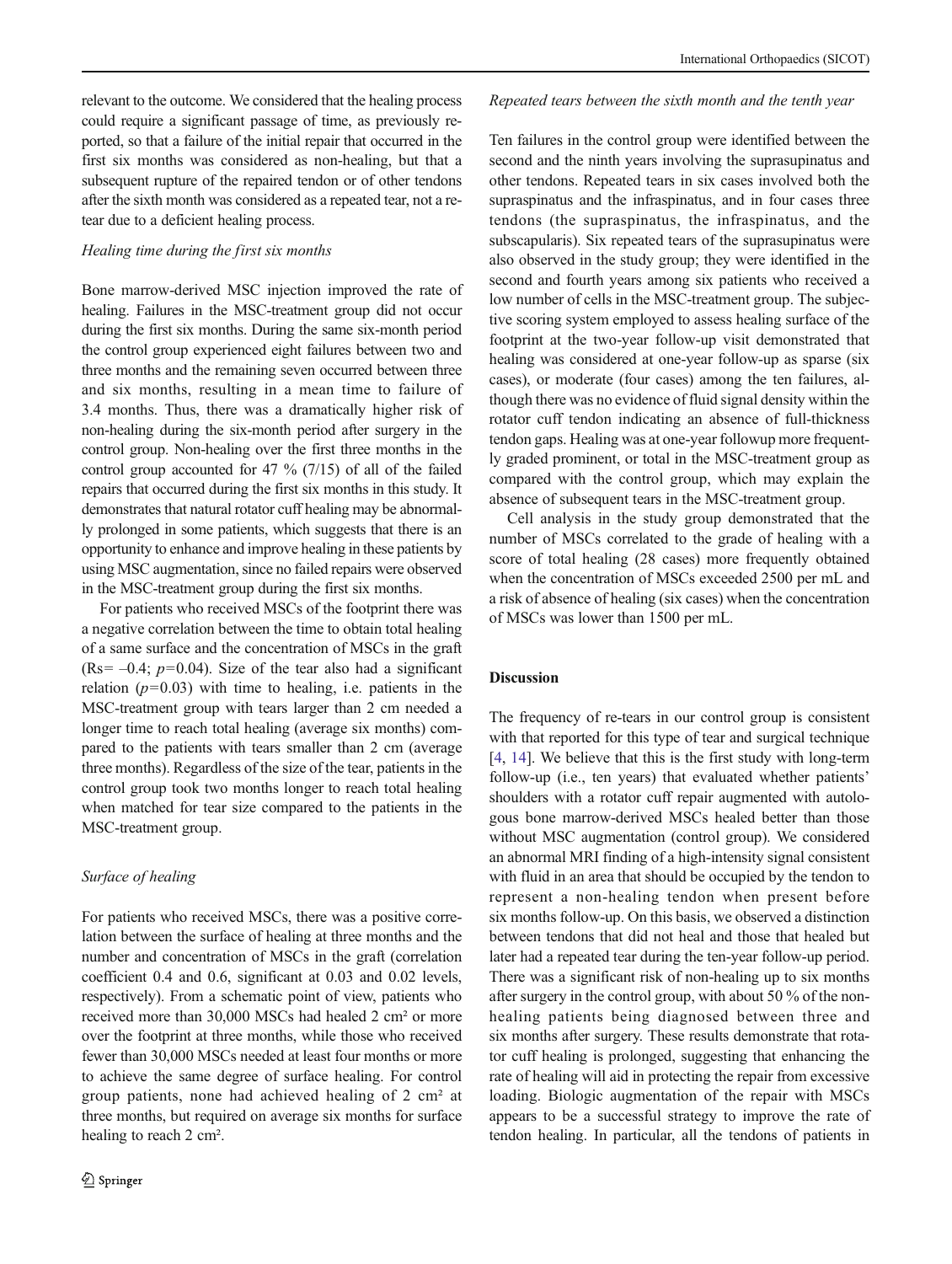the MSC-treatment group had healed within the first six months, and when failure was observed it was later and associated with a significantly lower number of MSCs in the injectate used during the treatment.

The most important and novel finding in this study is that some re-tears or new tears occurred after one year. These retears were more frequently associated with the control group patients, who weren't treated with MSCs. While the risk of a re-tear after arthroscopic repair of the rotator cuff has been well documented, publications with long-term follow-up (>three years) are relatively limited. Many patients undergoing rotator cuff repair surgery show advanced degeneration of the tendons, which are thinner and atrophic, probably explaining why negative results are so often reported in the literature, with frequent postoperative complications, especially re-tear. Observations in the MSC-treatment group support the potential that MSC treatment has both a short-term and a long-term benefit in reducing the rate of tendon re-tear.

Our results are similar to the data reported in animal models in the literature. During the last 15 years, a number of studies in animal models [[1](#page-7-0), [6](#page-7-0), [8](#page-7-0)–[10](#page-7-0)] have evaluated the effect of MSCs on the histologic appearance, microstructure, biomechanics, and strength of tendon healing after repair. Overall, the results have been promising with a trend toward improvements in histology and strength of repair. Taken together, these studies [\[12,](#page-7-0) [15](#page-7-0), [21,](#page-7-0) [23](#page-7-0)–[28\]](#page-7-0) are supportive of the use of cell therapy in tendon repair, not only by improving regeneration of the enthesis (an application that may prove especially useful for rotator cuff repair), but by highlighting the therapeutic potential of autologous BMC (containing MSCs and other progenitor cells) to improve the strength and quality of tissue formed when used in tendon repairs [\[29](#page-7-0)–[33\]](#page-7-0). The idea of using autologous BMC is especially attractive, since the bone marrow aspirate can be concentrated and available within 30 minutes, negating the need for prolonged culture-based expansion. Clearly, autologous BMC, as described in this study, is more practical in surgical applications than cultured MSCs.

In another human clinical study [[11\]](#page-7-0) that was begun ten years after our study, the authors were able to enroll 14 patients in a short time with complete RC tears repaired with transosseous stitches through miniopen incisions. Prior to cuff repairs, autologous BMMCs were harvested from the iliac crest and subsequently injected into the repaired tendon borders. The BMMC fractions were obtained by cell sorting and resuspended in saline enriched with 10 % autologous serum. These patients were monitored for a minimum of 12 months, and tendon integrity was demonstrated by magnetic resonance imaging in all 14 patients. No control group was included in this study, but historically for this procedure, overall rates of rerupture during the first postoperative year range from 25 % to 65 %, depending on lesion extent.

However, implantation of BM-MCs in rotator cuff tendon borders appears to be a safe and promising approach to enhance

the healing of tendon repairs. Further research will be critical to better investigate the use of this biologic approach.

The purpose of the present study was to compare tendon healing between a rotator cuff repair with and without MSC augmentation. We chose tendon healing as an endpoint for this phase of the study rather than clinical outcomes. Our reasoning was that unless the MSCs augmented tendon repair demonstrated a statistically significant improved healing rate, clinical studies focusing on pain, range of motion, strength, etc. were moot. It would make no sense to perform a more costly and difficult operation with a lower tendon healing rate. In order to extract the most meaningful data for the investigation, attempts were made to keep the cohort as uniform as possible. To that end, we included only patients with a full-thickness supraspinatus tear <30 mm in the anterior to posterior dimension.

A potential limitation to this study is that the study group is relatively small. We acknowledge that additional longitudinal studies and evaluations of greater numbers of patients are necessary to fully understand the importance of rotator cuff integrity with regard to functional outcome at the time of longterm follow-up. We used both MRI and ultrasound (US) to check the healing process, since sutures and suture anchors used in most arthroscopic repairs can introduce artifacts when assessed by MRI, which can be misinterpreted as a re-tear. Moreover, metallic debris from the arthroscopic instrumentation may cause metallic artifacts compromising the quality of the MR images. Ultrasound is not affected by such artifacts, and the images are not distorted by suture anchors. Therefore, it has become a highly accurate diagnostic method in evaluating the integrity of the rotator cuff after surgical repair. The spectrum of normal US findings after arthroscopic rotator cuff repair were compared with pre-operative US or MR images, and sequential US changes in the patients with full thickness re-tears were demonstrated.

We also recognize that there are other elements that contribute to a successful clinical outcome in addition to tendon healing. We used a rehabilitation program that minimizes patient stretching and de-emphasizes an early, vigorous return of full motion. It is not clear what effect this approach had on our healing rates; but we believe this to be beneficial and currently prescribe a slower rehabilitation course for the vast majority of our patients. Despite these limitations, our data demonstrate a statistically significant higher healing rate with the MSC augmented suture bridge repair when compared to a single-row repair without MSCs. Whether or not this improved healing rate will translate into improved clinical outcomes is a subject for future investigation.

In conclusion, this study showed that significant improvement in imaging outcomes could be achieved by MSC augmentation of a surgical rotator cuff repair technique at a minimum six-month follow-up. Our study showed that the durability of these repairs also was different over time between the two groups, with greater protection in the MSC-